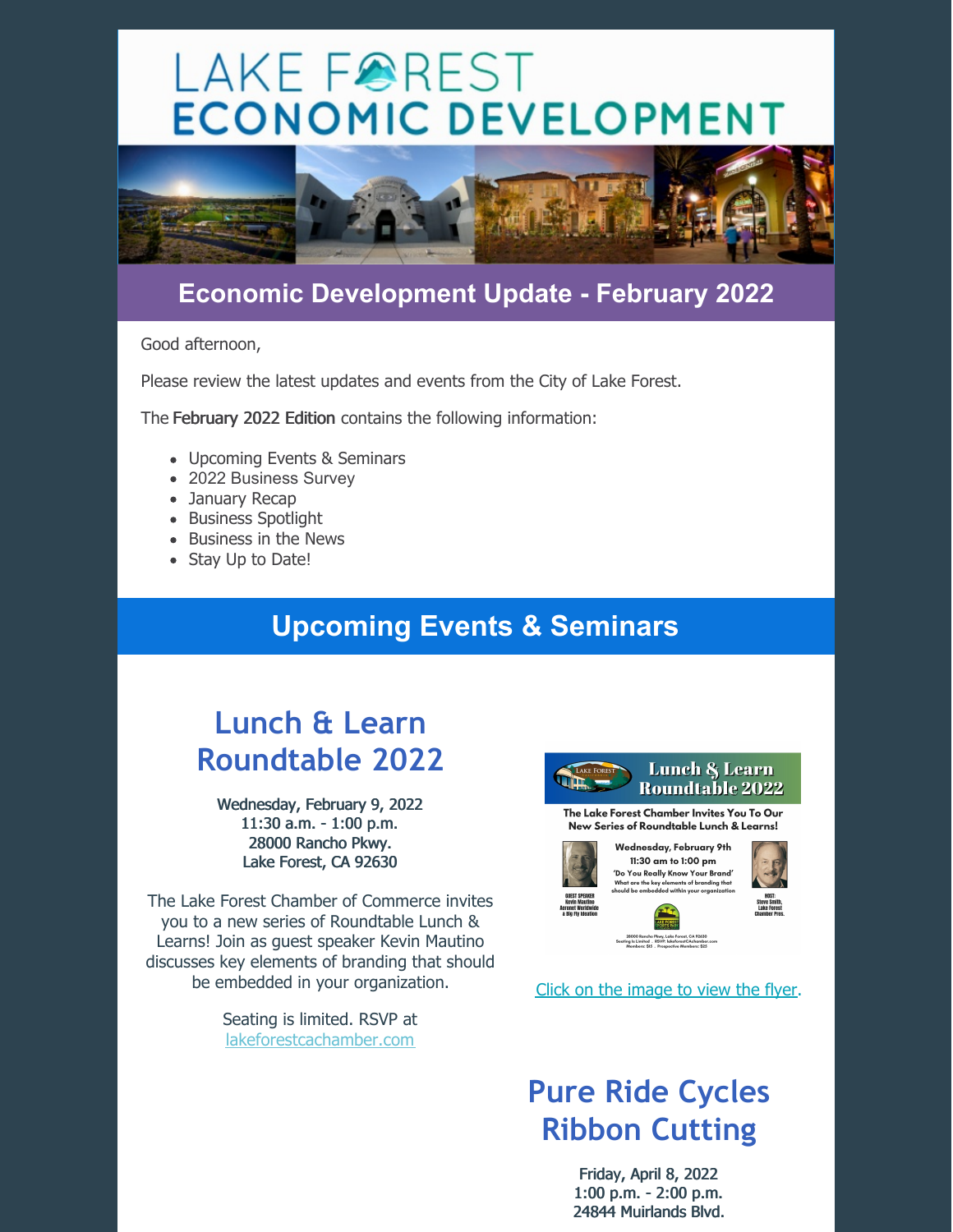

Click on the [image](https://lakeforestbusiness.com/DocumentCenter/View/2813/Ribbon-Cutting-Pure-Ride-Cycles-Jan-22) to view the flyer.

#### Lake Forest, CA 92630

Join the City of Lake Forest and Lake Forest Chamber of Commerce as we celebrate the Ribbon Cutting of Pure Ride Cycles!

#### **2022 Business Survey**

The City of Lake Forest is inviting you to take part in a business survey to gain perspective of business owners impacted by COVID-19 and the assistance needed to recover. Your responses will help us determine the direction for such a program. Your address or business will not be identified in the survey results.

To take the survey, please click [here](https://lakeforestbusiness.com/399/2022-Business-Survey). We appreciate your responses!

#### **January Recap**

# **New Business Reception**

The City of Lake Forest and Lake Forest Chamber of Commerce hosted the Lake Forest New Business Reception on Wednesday, January 19 at the Lake Forest Community Center. The event hosted over 50 attendees ranging between business owners, entrepreneurs, and representatives from resource partners such as OC Workforce Development Board and California Manufacturing Technology Consulting. The reception took place as an openhouse format and featured plenty of networking with business resource agencies, opportunities to speak with Lake Forest officials and staff, and light dinner and refreshments.

We hope to see you at our next event!



### **Business Spotlight**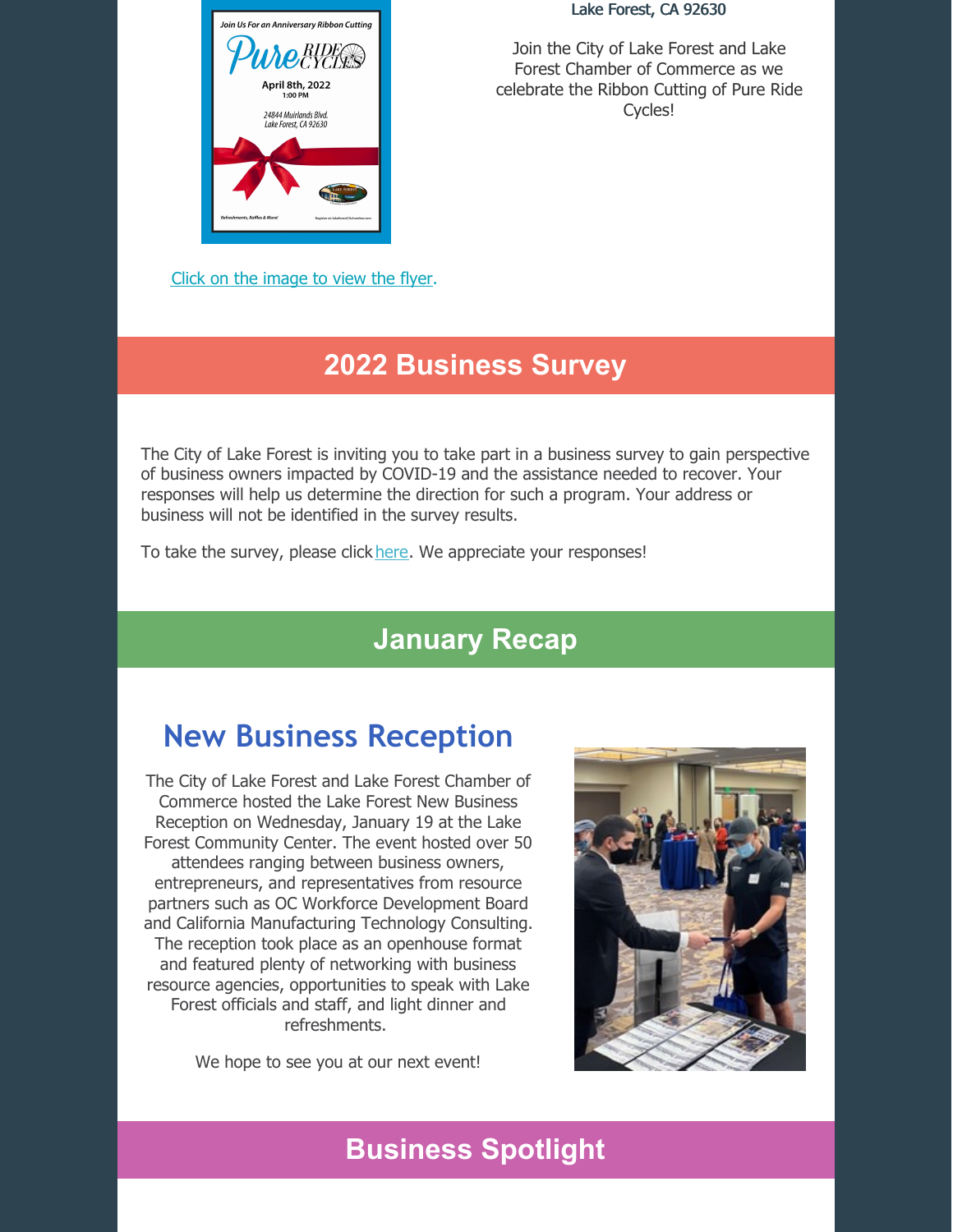## **Green Home Solutions TrueEnviro**

Click on the image below to view the newest edition of the business spotlight:



To view previous business spotlights, please click[here](https://lakeforestbusiness.com/CivicAlerts.aspx?CID=6).

#### **Business in the News**

# **Etnies Expands RAD Collection with Helltrack-Inspired Merch**

LAKE FOREST, Calif. -- Today, etnies and the cult classic BMX film RAD launched a new collection - expanding on the first-ever production of RAD footwear and apparel released in 2021 - with a much-anticipated "Prom Scene-themed" line of footwear and apparel. Due to RAD's devoted, international fan following, the first etnies x RAD Collection sold out in a matter of days.

For full article, click [here](https://www.businesswire.com/news/home/20220124005506/en/etnies-Expands-RAD-Collection-With-Helltrack-Inspired-Merch).

#### **Available Commercial Space**

Are you a Lake Forest commercial broker or property manager? Do you have office, industrial, or retail space to advertise?

Email [economicdevelopment@lakeforestca.gov](mailto:economicdevelopment@lakeforestca.gov) to have your listing featured in the e-Newsletter and on [lakeforestbusiness.com](http://www.lakeforestbusiness.com/).

### **Stay Up to Date!**